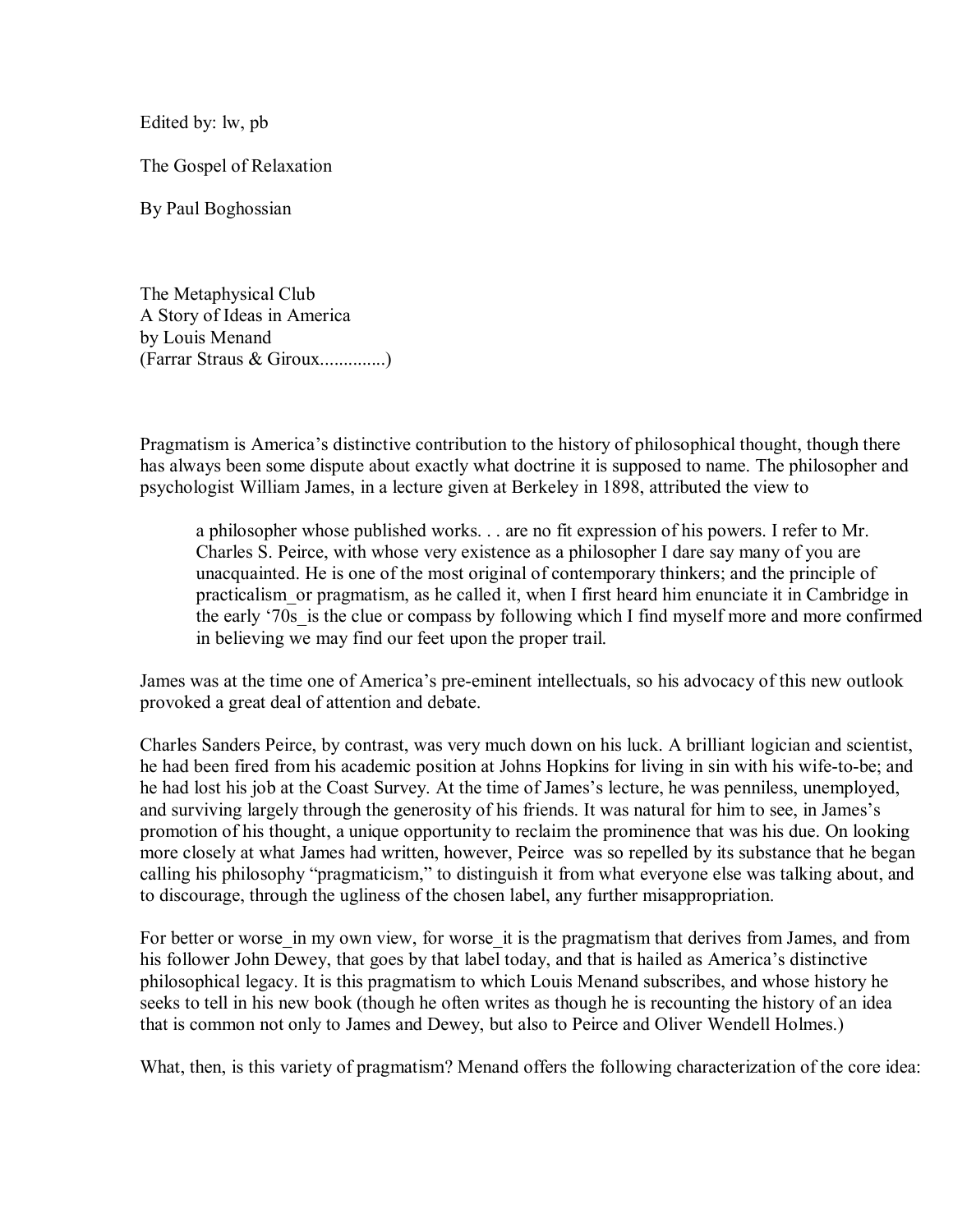If we strain out the differences, personal and philosophical, they had with one another, we can say that what these four thinkers had in common was not a group of ideas, but a single idea an idea about ideas. They all believed that ideas are not "out there" waiting to be discovered, but are tools like forks and knives and microchips that people devise to cope with the world in which they find themselves.

And he has an arrestingly original story to tell about why this idea caught on in the waning years of the nineteenth century: it arose in response to the horrors of the Civil War. To hear Menand tell it, the Civil War was fought in the name of certitude in an abstract principle: that slavery was wrong and had to be abolished. But the grim reality of what a defense of this principle entailed led many a committed abolitionist to question whether any idea could be worth that sort of cost. "The lesson Holmes took from the war can be put in a sentence", Menand observes. "It is that certitude leads to violence."

This prompted Holmes, and his intellectual peers in mid-nineteenth century Cambridge, to look for a conception of belief and judgment that would eschew certainty. The challenge facing the young post-War intellectuals was "to devise a theory of conduct that made sense in a universe of uncertainty. . ." And "pragmatism," says Menand, was their answer:

it was designed to make it harder for people to be driven to violence by their beliefs. . . Holmes, James, Peirce and Dewey wished to bring ideas and principles down to a human level because they wished to avoid the violence they saw hidden in abstractions. This was one of the lessons the Civil War had taught them.

At another point in his book, Menand makes it clear that, in his view, pragmatism did not just make it "harder" to fight for a belief, it made it impossible to do so: "Pragmatism explains everything about ideas except why a person would be willing to die for one."

There is no denying the interest of Menand's thesis, or the dramatic flair with which he constructs his account. Bringing a fluid journalistic style to the history of ideas, he treats his reader to lively, often amusing, and always informative biographical sketches of some of the nineteenth century's most influential American thinkers. We learn a great deal not only about Holmes, Peirce, James, and Dewey, but about a host of less central figures with whom their lives intersected, among them the naturalist Louis Agassiz, the brilliant conversationalist Chauncey Wright (he was dubbed the "Cambridge Socrates"), the social activist Jane Addams, and the union organizer Eugene Debs. While Menand makes some effort to motivate these various digressions and detours as throwing light on his central theme the origins of pragmatism his reader often comes away with the impression that the judgment as to what to pursue and for how long to pursue it was made on purely narrative grounds: would it make for a good yarn?

It usually does. The entertaining anecdotes aside, though, there is a real problem making sense of Menand's central argument. Even before we engage the inevitable philosophical complexities, we are puzzled. If pragmatism really did make it impossible for us ever to fight for something we believe in, shouldn't that be a cause for concern rather than celebration? Doesn't virtually everyone agree that some beliefs are so important that one ought to be willing to risk one's life in their defense? And isn't it easy to understand how the conviction that no one may enslave another human being should be one of those beliefs? And is it really plausible that such socially conscientious thinkers as James and Dewey should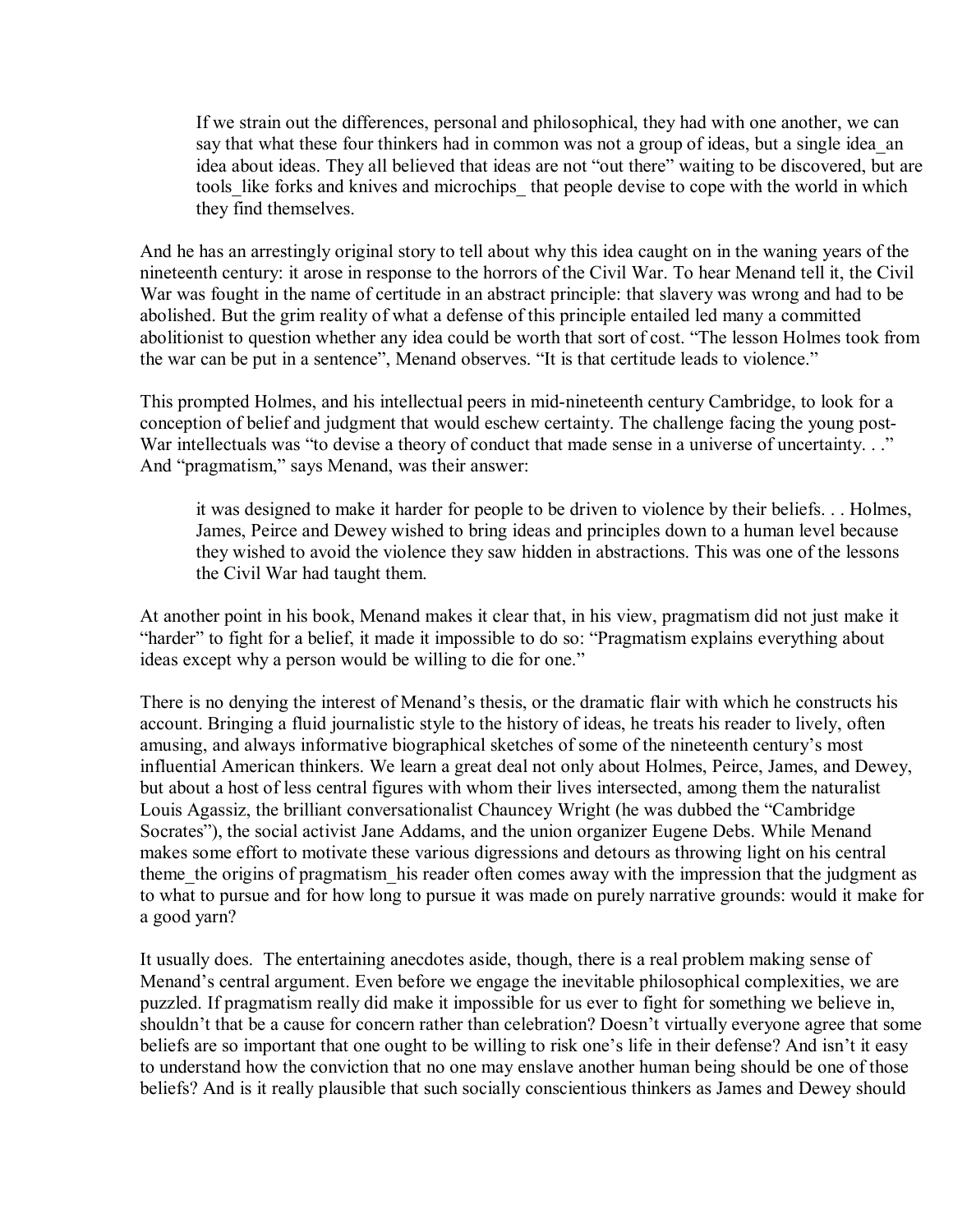have wanted to box themselves in, devising a philosophical view that would make it impossible for them ever to advocate the use of force in defense of basic values freedom, equality, justice, self-defense? Didn't Dewey argue for America's entry into the First World War?

And since when do we need a corrective to an excess of certitude in philosophy? Philosophical thought has undeniably been obsessed with certainty; but it has been obsessed with the <I>difficulty<I>of achieving certitude. It could hardly be accused of having made blithe claims to having achieved it, claims which would then stand in need of correction. Finally, if the aim is to make it impossible for people to be certain of the truth of grand moral abstractions, why do we need a general theory of belief and not just a skeptical theory of moral belief? In an increasingly atheistic nineteenth century, obsessed with the thought that if God is dead, then anything goes, commitment to the very existence of moral truths let alone to our indubitable knowledge of them had already lost much of its grip. Did anyone really see the need for a general theory of belief with which to dislodge excessive moral certitude?

These are some of the puzzles that make one suspect Menand's story even before examining its details. And such an examination only bears them out. Thinking of ideas as not "out there", but rather as "tools": how, exactly, does such a notion deprive belief of its capacity to motivate force? We know from Menand's description what we have to look for. The Civil War was fought in the name of certitude in a moral abstraction, in this case the moral abstraction that "all men are born equal." If pragmatism is to secure its pacifying effect, it must either undermine certitude or undermine abstraction or both. Menand clearly thinks it does both. But in this he is multiply confused.

There are two distinct ways of reading the claim that ideas are not out there but are rather tools, depending on whether one takes it to be making a point about what beliefs are or a point about how beliefs are caused. Menand never sufficiently recognizes the ambiguity, and consequently he trips over it. On the first reading, pragmatism's central claim would be that beliefs are tools, and hence can be evaluated coherently only in terms of their utility and not in terms of their "agreement with reality" (with what's "out there") at least as that is classically understood. On this view, a belief is good if like a hammer, or a microchip it gets the job done, and satisfies the concrete need for which it was devised; and no other sort of evaluation of beliefs could be appropriate. Call this the metaphysical thesis.

On the second reading, to say that beliefs are not "out there" is not to make some claim about what beliefs are; it is rather to make a historical claim about how they come into existence. The thought is that what we believe is not to be explained by the way the world is or by the available evidence, but rather by the fact that some of our beliefs turn out to be more useful than others in coping with our environment. We are caused to have the beliefs that we have by our perception of their utility. Call this the causal thesis.

Which of these does Menand think pragmatism is? For the most part, he writes as though he has the causal thesis in mind. In other words, he construes pragmatism to be merely an account of the criteria that we use our ways of telling that some belief is true, and not an account of what it is for them to be true, of what their truth consists in. Thus he observes that "pragmatism is an account of the way people think the way they come up with ideas, form beliefs, and reach decisions." And: "It does not follow that it is meaningless to talk of beliefs being true or untrue. It only means that there is no noncircular set of criteria for knowing whether a particular belief is true, no appeal to some standard outside the process of coming to the belief itself." One can certainly understand why Menand fixates on the causal thesis, for it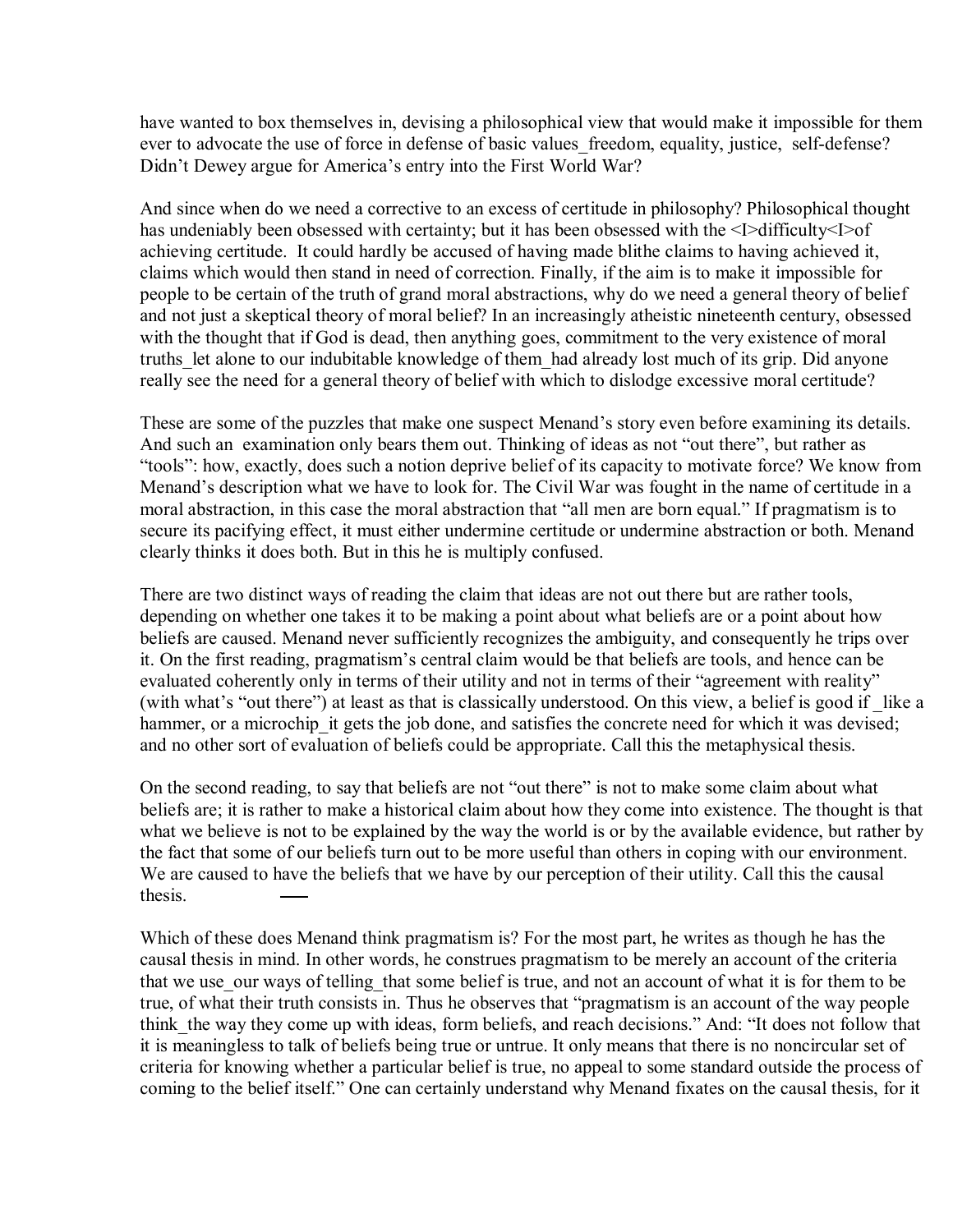is only this thesis that has the slightest chance of connecting with his favored explanation of pragmatism's genesis. Unfortunately, it is the metaphysical thesis that is at the distinctive heart of pragmatism; and it has no bearing at all on the question whether beliefs can motivate force.

Suppose we say, in line with the causal thesis, that our beliefs are caused by considerations of utility rather than by truth or evidence. This has two important consequences. First, we commit ourselves to the distinctness of the properties of truth and utility: if our beliefs are caused by A and not by B, that can only be because A is not B. Second, we invite the sort of skepticism about belief made famous by David Hume in the eighteenth century.

Hume was struck by the difficulty of substantiating that any particular method that we might use for forming beliefs is the method most likely to lead to true beliefs. After all, he argued, any case that we might make for one of those methods over another would presuppose the integrity of some method, about which a similar question would then arise. Eventually, it looks as though we will reach a point at which all we can say is: This is simply what we do.

Hume concluded that we can have no substantial reasons to think that what we believe about the world is true. All that we could be actually doing, in forming some beliefs as opposed to others is following through on certain brute inclinations or habits.

Pragmatism, construed merely as the causal thesis, adds to this Humean picture only the thought that the brute inclination that controls our beliefs is the inclination to find some beliefs useful in coping with our environment and others not. Interesting as this addition may be, it does not substantially alter the epistemic picture inherited from Hume. We are still portrayed as seeking something truth that we cannot hope to claim to achieve, for what our beliefs track is utility, and there seems to be no obvious necessary connection between being useful to us and being true.

Given this reading of pragmatism, it is possible sort of to reconstruct how Menand might have come to find his account of its genesis compelling. According to this idea, we are moved to belief neither by truth nor by anything that could be certified to be correlated with truth, but rather by perceptions of utility. If that is the basis for all our beliefs including our beliefs in moral principles then it is understandable why, in a case in which we are locked into an irresoluble conflict with some other party, we would be reluctant to impose our view upon them. Since we can have no confidence that our own view has any greater claim to truth than theirs does, with what right would we try to get them to change their mind, let alone force them to do so if they resist?

It is an interesting question why, if Menand has the basic motivation for pragmatism right, anyone would have needed to invent a new form of skepticism, rather than simply relying on Hume's account. But putting aside the previously noted reservations, at least the explanation seems to be in the right neighborhood. The trouble is that the causal thesis is <I>not<I> pragmatism. And so Menand's explanation does not explain what he sets out to explain. In a well-known lecture entitled "The Pragmatist Account of Truth," William James, listing the several misunderstandings to which his view had been subjected, arrives at the: "<I>Sixth misunderstanding: Pragmatism explains not what truth is, but only how it is arrived at<I>." His reply leaves no doubt as to his intent: <CO begin indent>

In point of fact it tells us both, tells us what it is incidentally to telling us how it is arrived at for what  $\leq$ I $\geq$ is $\leq$ I $\geq$  arrived at except just what the truth is?

<CO end indent>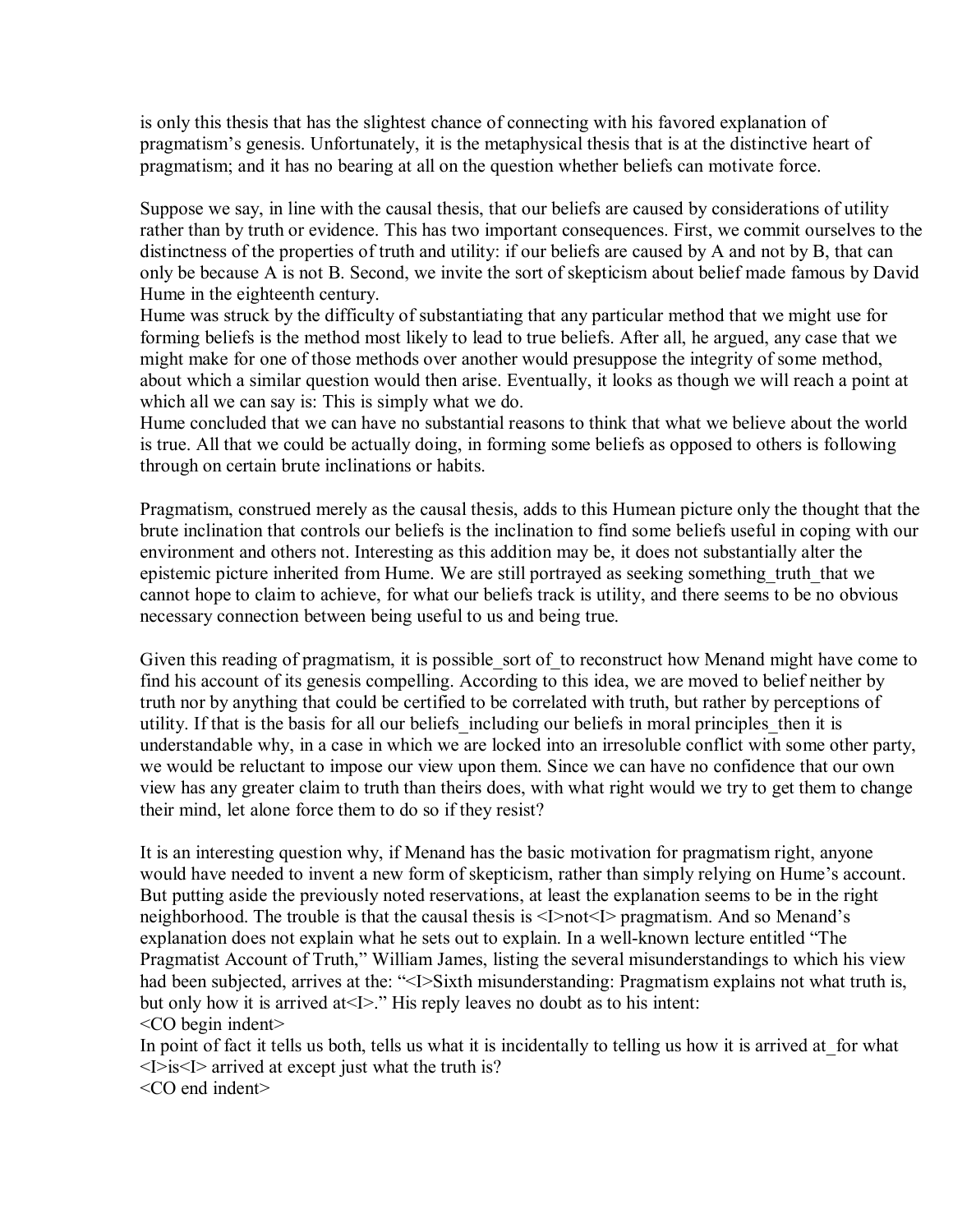In this passage, and in many others, James makes it crystal clear that, according to pragmatism, utility is not merely what explains how we arrive at our beliefs, but also\_and crucially\_what their truth consists in. Indeed, few things could be more inimical to the pragmatist outlook than the sort of gap between truth and what we can actually claim to attain. This is the gap in which skepticism lives.

Pragmatism distinguishes itself from skepticism precisely in its insistence that the useful in the way of belief is not some second-class substitute for the true, something for which we have to settle because we cannot get what we really want; it's whole point, on the contrary, is that there is simply no intelligible goal other than what is useful in the way of belief, no independent substance to calling a belief "true" as opposed to "useful." As James put it elsewhere, "the true is the name of whatever proves itself to be good in the way of belief." In other words, pragmatism is not merely the causal thesis, it is but the metaphysical thesis as well. It is not just an account of how we arrive at our beliefs, but also an account of what beliefs essentially are. Menand does not seem sufficiently to understand the distinction between the causal claim and the metaphysical claim, and so he sees no need to treat them separately.

The problem is that it is not possible to tell Menand's story about pragmatism's origins on a correct reading of what the pragmatist doctrine amounts to. In Menand's account, again, the impetus for pragmatism arises out of the desire of post-Civil War intellectuals to make it harder for anyone to be driven to violence over an idea, by making it harder for anyone to be certain of the superiority of his beliefs over that of someone else's beliefs. And while it may be possible to see how to make sense of that claim on a skeptical reading, it is very hard to see how to make sense of it on a reading that is faithful to pragmatism's intent: namely, on a reading that closes the gap between truth and utility on which skepticism depends.

If utility is the property that inclines us to hold a belief and also that which makes the belief true, what is to prevent us from claiming that some belief that is now clearly known to be useful for example, my belief that the sun will rise tomorrow is known with certainty? Or consider the committed slave-owner who has come to be persuaded of Jamesian pragmatism. Couldn't he argue that he knows with certitude that owning slaves is a God-given right? After all, he could be as confident as he could possibly wish to be that believing that slave-ownership is a God-given right is a useful belief for him to have. And given pragmatism, there is no further open question about whether that belief is true.

Pragmatism, correctly understood, does not undermine certitude in the way that Menand's smooth story requires. But perhaps it undermines the possibility of believing in abstract moral principles, and that is enough to yield the pacifying effect that he says its founders sought? Could one argue that human beings can only be motivated to fight for truths (understood non-pragmatically), but never for a mere tool? I fear not. This, too, would be an absurd argument to make. No one thinks that just any truth even an "abstract" one is worth fighting for, but only one whose importance outweighs the evils that fighting for it will entrain. And there is surely no difficulty imagining that some tool could assume that sort of importance, too, so that it would be better to risk one's life than to lose it. If I have only one spearhead and it is essential to my survival, wouldn't it make sense for me to fight to keep you from taking it from me?

Matters get stranger still when, towards the end of the book, Menand seeks to explain pragmatism's alleged eclipse in the aftermath of World War II and its apparent resurgence in recent times. The cold war, apparently, was fought over firmly held principles, too the values of a free society and so could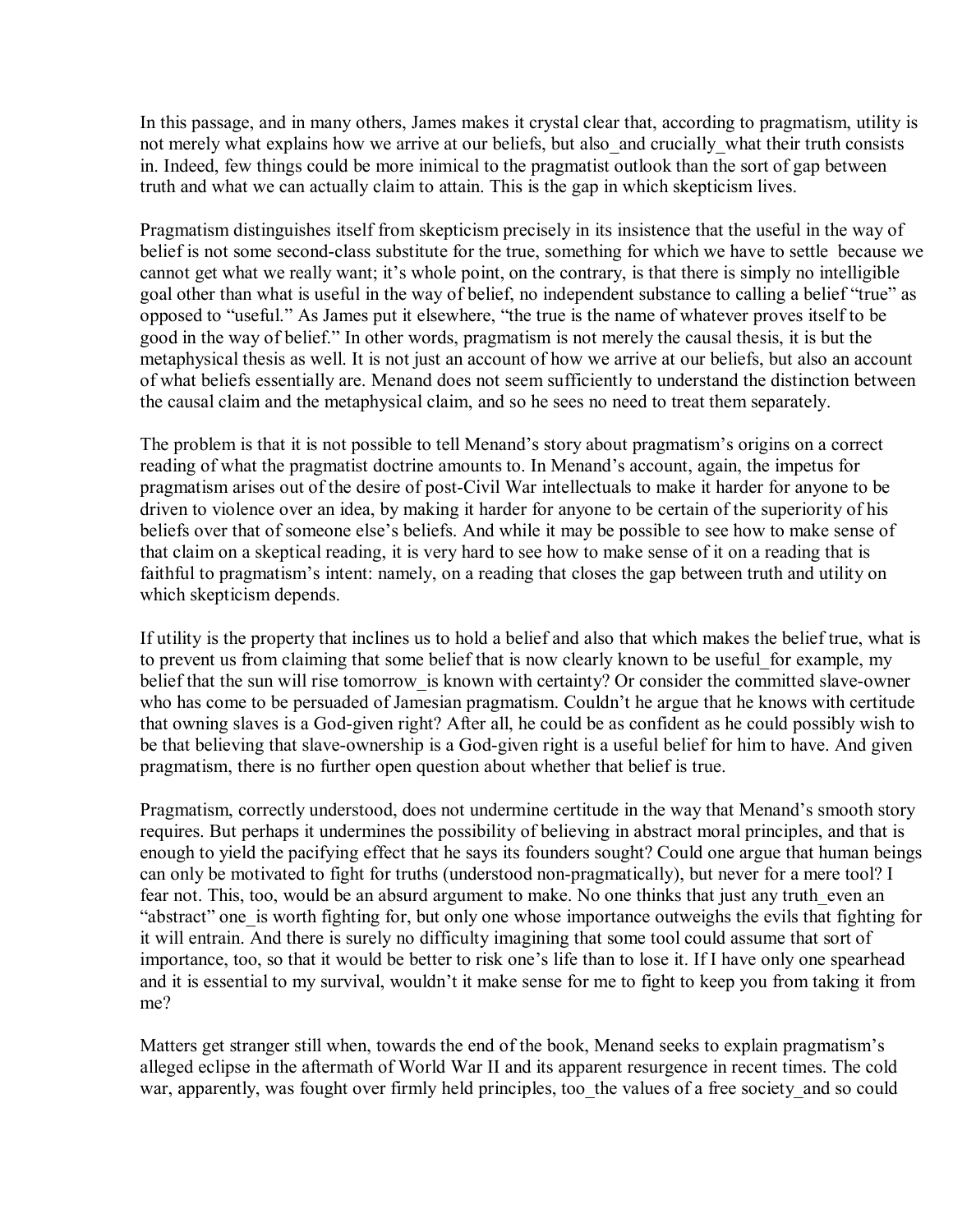not easily be reconciled with a pragmatist outlook; but now the cold war is over, and "there are many competing belief systems, not just two, skepticism about the finality of any particular set of beliefs has begun to seem to some people an important value again." And so "the idea of Holmes, James, Peirce and Dewey reemerged as suddenly as they [sic] had been eclipsed." This aspect of Menand's historical picture inherits all the puzzles that we have been noting, and it generates a new one: why, if we had been persuaded of pragmatism before World War II, does certitude in abstract principles suddenly reassert itself once it is over?

All of this book's problems can be traced to its author's weak command of the philosophical ideas whose history he wishes to recount. This leads him not only to come up with a somewhat fantastical account of pragmatism's origin, but also radically to overestimate its plausibility as a philosophical doctrine.

Intuitively, it seems quite clear that a belief could be as useful as one could wish it to be, and yet be false. The belief that the earth is flat presumably passed the utility test in the Middle Ages. But the earth is not flat. What should we say then, on a pragmatist view? That it was true that the earth was flat in the Middle Ages but that it is no longer true now? But the earth has not changed shape. James tried to deal with this problem with vague talk of a belief's proving useful "in the long run", but he never adequately explained how that is to work, or what "the long run" is. In any event, the maneuver does not sit well with the pragmatist's desire to close the gap between the truth of a belief and what we can actually be seen to be aiming for in coming to believe it: I have no good way now of judging whether a belief currently found useful will also be so judged in the long run.

Indeed, it is hard enough to make a judgment of current utility of a belief, as Bertrand Russell pointed out in his trenchant attack on James's view of 1908:

Let us consider for a moment what it means to say that a belief 'pays.' We must suppose that this means that the consequences of entertaining the belief are better than those of rejecting it. In order to know this, we must know what the consequences are of entertaining it and what are the consequences of rejecting it; we must also know what consequences are good, what bad, what consequences are better, what worse. Take, say, belief in the Roman Catholic Faith. This, we may agree, causes a certain amount of happiness at the expense of a certain amount of stupidity and priestly domination . . . But then comes the question whether, admitting the effects to be such, they are to be classed as on the whole good or on the whole bad; and this question is one which is so difficult that our test of truth becomes practically useless. It is far easier, it seems to me, to settle the plain question of fact: 'Have the Popes always been infallible?' than to settle the question whether the effects of thinking them infallible are on the whole good. Yet this question, of the truth of Roman Catholicism, is just the sort of question that pragmatists consider specially suitable to their method.

Russell's compelling point is that the distinctness of truth and utility is clearly visible in the fact that it is often much easier to make a judgment of truth than a judgment of practical utility.

But there is a deeper point buried in Russell's observation, one that has a more general bearing. In understanding truth to be a function of human utility, pragmatism takes its place in a long line of anti-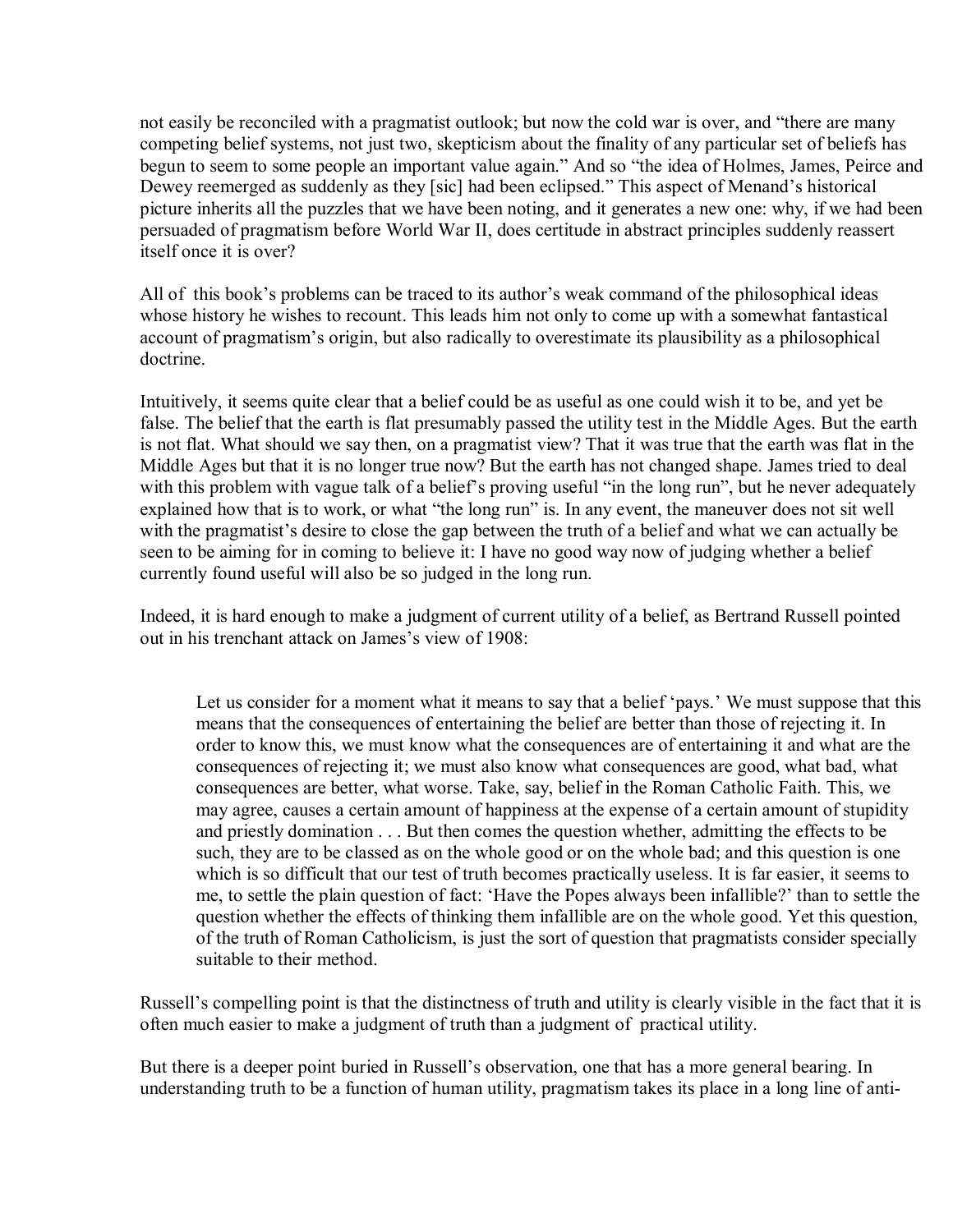objectivist conceptions of truth, conceptions that deny that there can be any self-standing facts, and admit only facts that obtain as a result of some judgment on our part. But any such view can be shown to face a very general difficulty, namely, that its own coherence seems to assume the availability of a notion of truth that it cannot hope to capture.

Go back to Russell's question about Roman Catholicism. On a pragmatist view, to figure out whether belief in Roman Catholicism is true requires us to determine what the likely consequences are of holding it, and whether those consequences are on the whole better or worse for us. But a judgment of consequence is just a factual judgment like any other: it is a judgment to the effect that this will accompany that. But to figure out whether happiness and domination are the likely consequences of belief in Roman Catholicism cannot itself be a matter of figuring out whether the likely consequences of believing that those are the likely consequences of holding the belief are themselves better or worse for us, since in that direction lies an infinite regress. To get the pragmatist picture off the ground, then, we need to presuppose the very notion of truth that pragmatism sets out to abolish.

Menand is clearly aware of Russell's criticisms, but he must not have been impressed with them. He mentions Russell only to note that his attacks were so strident that they moved the unflappably mildmannered John Dewey to remark: "You know, he makes me sore." No doubt Russell did. Menand is also aware though he is less forthright about the fact that Peirce would have nothing to do with the equation of truth and utility:

<CO begin indent>

I must confess that I belong to that class of scalawags who purpose, with God's help, to look the truth in the face, whether doing so be conducive to the interests of society or not. <CO end indent>

Menand is aware, too, that, with the notable exception of Richard Rorty, himself alienated from mainstream philosophy and currently employed by a comparative literature department, pragmatism is rejected by virtually all of the most important philosophers working in the United States today; but Menand does not take that to reflect on pragmatism's plausibility. In his mind, it is a measure only of the doctrine's suitability for academic professionalism: "Efforts within American universities to make the pragmatism of James and Peirce into a research program for philosophy professors", he writes apologetically, "were sidelined by work in philosophical traditions more obviously suited to academic modes of inquiry."

This is all very disappointing; but it is what we have come to expect. In the end, Menand's book is just another depressing document of the immense popularity of anti-objectivist conceptions of truth within vast stretches of the humanities and social sciences. All these varieties of hostility to objectivity would be much easier to take, were they not accompanied by such a blithe indifference to the difficulties that have been exposed for them. But perhaps intellectual blitheness is required, for it is difficult to see how an allegiance to these conceptions would survive an honest engagement with their substance.

The real problem is to explain why the pragmatist conceptions have achieved such widespread acceptance in our day. One source of their appeal is clear: they are hugely empowering. If we can be said to know up front that any item of knowledge counts as true only because it satisfies some of our contingent social values, then any claim to knowledge can be dispatched if we happen not to share the values on which it allegedly depends. But that only postpones the real questions. Why this fear of